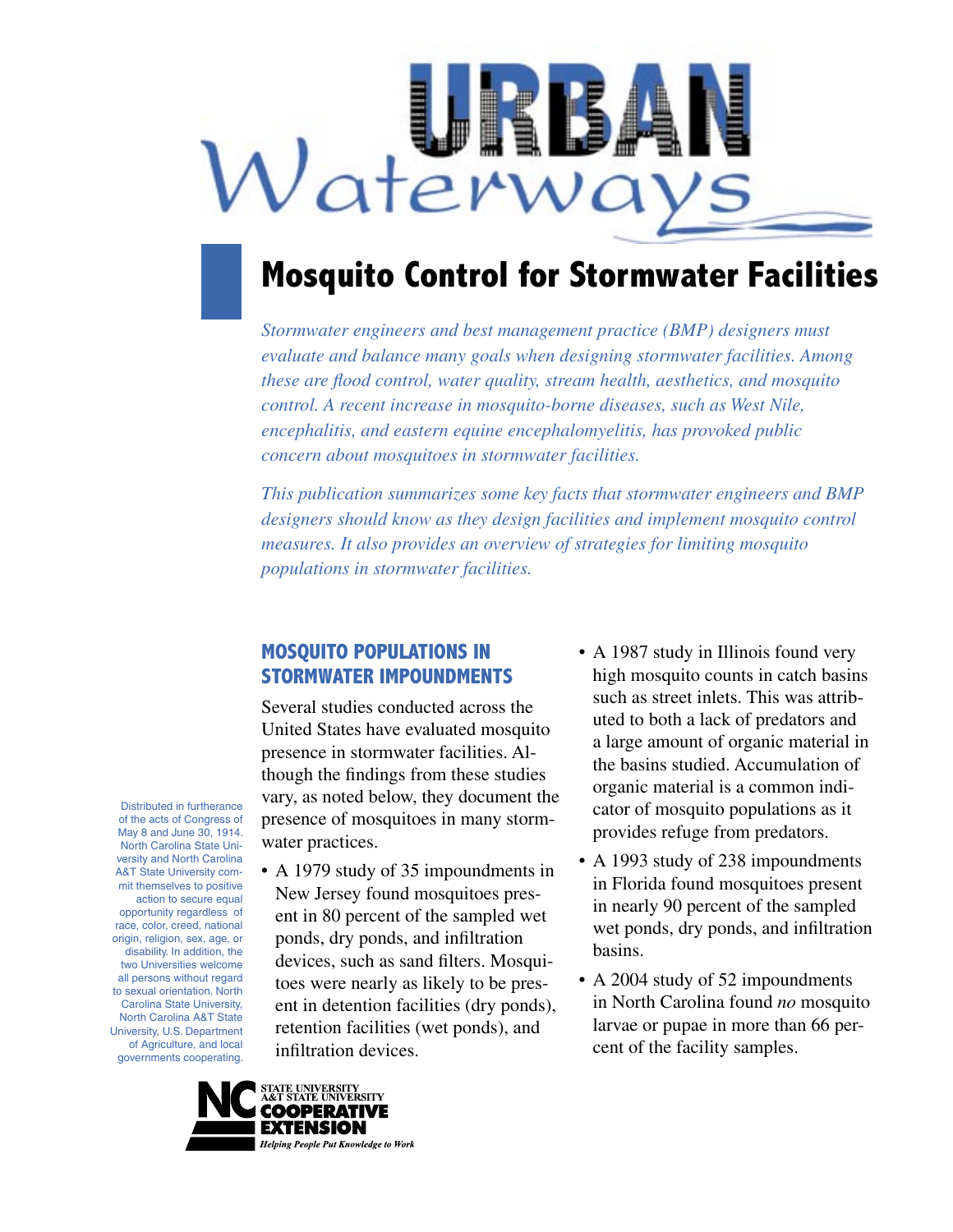It should be noted, however, that mosquito numbers were somewhat below average due to a relatively cool summer. In this study, the average number of mosquitoes collected per sample from any catch basin was higher than the highest number collected per sample from any impoundment. Wetlands and innovative wet ponds (ponds with wetland zones) were more likely than standard wet ponds to have a higher number of mosquito species.

- Informal observations in North Carolina indicate that sand filters often will not serve as mosquito breeding grounds because of the oil sheen that typically forms on top of the sedimentation chamber. The oil sheen interferes with the ability of mosquito larvae and pupae to breathe oxygen.
- Studies in Australia and the United States have indicated that polluted water, such as water containing oil residuals, impedes mosquito growth.

The resources on the recommended reading list provide detailed information about studies conducted on mosquito populations in stormwater facilities.

# **MOSQUITO TYPES AND ASSOCIATED DISEASES**

All mosquitoes have two common requirements: They need water to complete their life cycle, and the larval and pupal stages must breathe oxygen. Some species can obtain oxygen from aquatic plants.

There are two main types of mosquito species: those that live in *permanent and semi-permanent* waters and those that live in *temporary waters*. Permanent and semi-permanent waters are found in a pond or wetland, where they are present except during drought periods. Pools of water that accumulate in low-lying areas during and immediately following a flood are examples of temporary waters. Mosquitoes need a minimum of four consecutive days of stagnant water for larvae to hatch to adulthood. Some species require up to six days.



Typically, the mosquito species that live in permanent and semi-permanent waters are those of concern in stormwater wetlands and wet ponds. In general, permanent-water species lay eggs directly on the water's surface. Their eggs hatch in about two to three days. A few species of permanent-water mosquitoes obtain oxygen directly from aquatic plants (for example, from *Typha* spp., commonly known as cattails). The three most dominant species found in the North Carolina study were permanent-water species: *Culex erraticus* (present in 18 percent of the N.C. facilities tested), *Anopheles quadrimaculatus* (9.4 percent), and *Anopheles punctipennis* (5.6 percent).

Temporary-water mosquito species, which include floodwater species, lay eggs in moist areas and wait for occasional floodwaters to inundate the eggs. Once this happens, eggs hatch and mosquito growth begins. Not surprisingly, infiltration devices harbor a relatively large percentage of floodwater species. As infiltration devices slowly clog due to age and lack of maintenance, they can retain water long enough to allow floodwater mosquito pupae and larvae to reach maturity. The most common floodwater species in the 2004 North Carolina study was *Aedes vexans*, which was found in 3.2 percent of all facilities tested.

All the mosquito species found in the North Carolina study (14 in total) are known to be carriers of the West Nile virus. The mosquito found most often and in the greatest numbers in N.C. stormwater facilities, *Culex erraticus*, is a *vector* for the eastern equine virus: the mosquito carries the virus without being affected by it.

This species feeds on both birds and mammals. Some birds are carriers for both West Nile and eastern equine viruses. Once a mosquito is infected by feeding on a bird that carries the virus, it can transmit the virus to large mammals (such as horses and people) when it takes another blood meal.

#### **MOSQUITOFISH AND OTHER PREDATORS**

Research indicates that some ecological or biological controls can limit mosquito populations with varying degrees of success. In particular, mosquitofish (*Gambusia affinis*) are extremely effective at limiting mosquito population growth. *Gambusia affinis* is native to North Carolina, and the subspecies *holbrooki* occurs Culex erraticus  $\bigcap$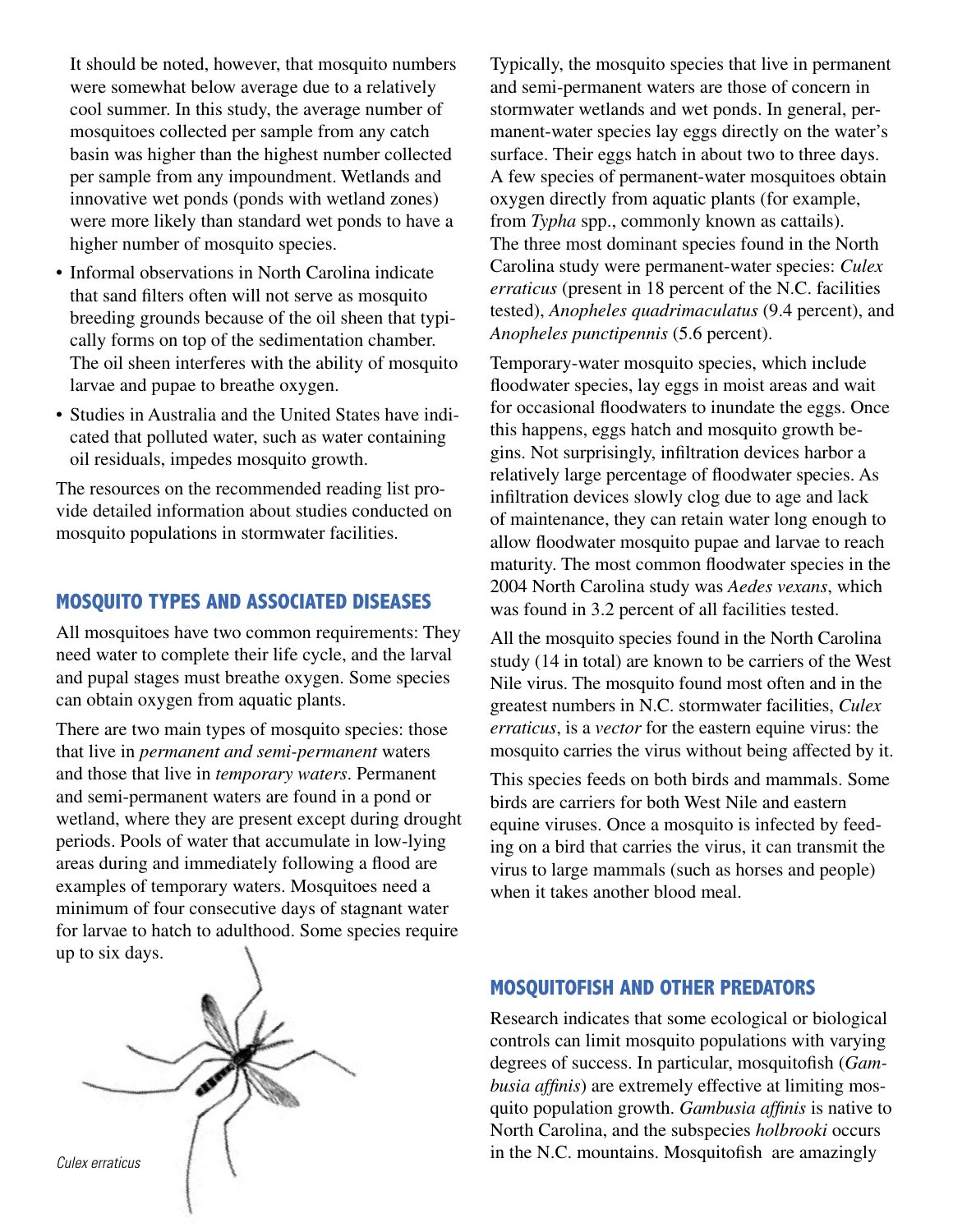tolerant. They can survive temperatures ranging from 33°F to more than 100°F. In addition, they can survive in a wide pH range (5 to 9.5) and in salinities as high as 15 parts per million (ppm).



Male Mosquitofish (Gambusia affinis)



Female Mosquitofish (Gambusia affinis)

Perhaps most amazing, the mosquitofish can live with dissolved oxygen levels of nearly 0.0 ppm. Its resilience in a wide range of environments makes the mosquitofish a good biological control for mosquitoes in some environments. Research in North Carolina indicates that sampled ponds and wetlands with mosquitofish present had significantly fewer occurrences of mosquitoes than those without the fish.

Because mosquitofish are resilient omnivores, however, they can have a detrimental impact on the diversity of a wetland or wet pond system. Their effect on populations of beneficial aquatic invertebrates—the many small insects, snails, and worms that nourish fish and other wildlife—is still being debated. Nevertheless, mosquitofish introduction is currently the only fail-safe ecological measure for limiting mosquito population growth. Some predators, such as bats and purple martins, simply cannot eat enough mosquitoes to make any noticeable reductions. Moreover, purple martins have been found to eat another voracious mosquito predator, the dragonfly.

# **LOCATING BMPS TO LIMIT MOSQUITO IMPACT**

Another mosquito control involves where a stormwater facility is located. Before a stormwater practice is designed and installed, the site should be considered. The facility should be located where any potential increase in the mosquito population is less likely to become a noticeable problem.

Select locations for stormwater practices where mosquitoes already live (such as a ditch). If a relatively large mosquito population exists in one part of the property but not in another, locate the BMP in the area where mosquitoes are already present. That way the BMP will not add a new mosquito habitat. This typically will not be an issue because most stormwater wetlands and wet ponds are located in the lowest and wettest part of the property to be cost-effective to the developer.

# **WETLAND AND WET POND DESIGN AND MANAGEMENT**

Stormwater BMP designers can incorporate design features and management strategies inside stormwater wetlands and wet ponds that will limit mosquito growth.

**DESIGN FEATURES.** The most common design feature is the use of *deep pools* to encourage mosquito predators and water flow. Deep pools are integral to wetland design if mosquito control is a concern (Figure 1). Pools need to have a minimum water depth of 18 inches for mosquitofish survival. In this case, deeper is better; a 30-inch depth is preferable. Deep pools should be incorporated more frequently than has been traditionally prescribed. Several small deep pools will give mosquitofish easy access to shallow vegetation zones.

Deep pools can also act as level spreaders when placed where they are perpendicular to the flow of water. When oriented perpendicularly to the main flow path, pools can help maintain sheet flow. This allows more surface area of the stormwater wetland or wet pond to receive flow. Flowing water is almost never likely to become a breeding site for mosquitoes.

In contrast, *shallow pond zones* (1 to 3 inches deep) that are *disconnected* from the general flow path are a potential mosquito habitat. If the shallow pools typically dry out in three to four days, the likelihood that mosquito larvae will survive and emerge as adults will be reduced. In addition, having isolated shallow areas that intersect the shallow water table should be avoided if these shallow areas are not accessible to fish from a deep pool.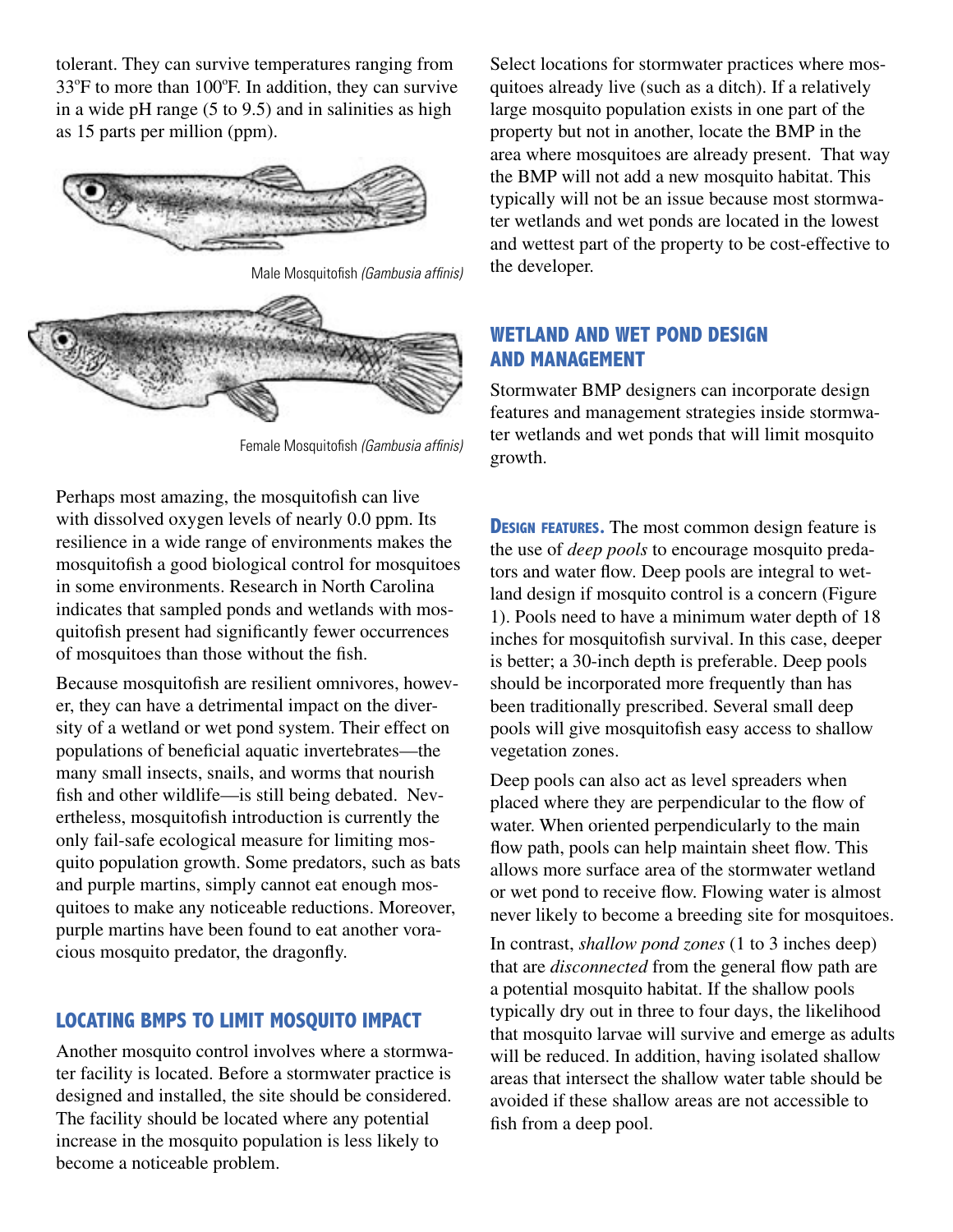

**FIGURE 1.** Deep pools are an integral part of mosquito control in stormwater wetland design. They provide homes to mosquito predators such as *Gambusia affinis* (mosquitofish).

**MANAGEMENT STRATEGIES.** Some studies have shown that a water-level drawdown of just 2 to 3 inches can significantly reduce mosquito populations. Because of this, prescribed drawdowns may effectively reduce mosquito populations. But this level of management is probably feasible only for very large stormwater wetlands and wet ponds with multiple-acre surface areas. This technique is commonly employed in wastewater treatment wetlands. A stormwater wetland and wet pond are designed for an occasional flood and drawdown. It is unclear what the impact of a typical stormwater wetland or wet-pond flooding and poststorm drawdown would be on mosquito populations.

**OTHER FACILITY CONCERNS.** Increased age and a lack of maintenance make stormwater facilities more likely to be mosquito sources than new and well-maintained facilities. This is probably due to the growth of vegetative species that are undesirable for mosquito control, as discussed in the vegetation section. Simple maintenance strategies, such as removal of unwanted plant species on an annual basis, are strongly recommended.

#### **VEGETATION**

Some types of vegetation help with mosquito control, while others exacerbate mosquito problems. Certain species of plants should be avoided in the initial planting plans for stormwater wetlands and wet ponds. As the facilities age, these same species may need to be removed on a regular basis, such as one time per year. Guidelines for select vegetation removal are found at: www.bae.ncsu.edu/stormwater.

**AVOID <sup>A</sup> WOODED OVERSTORY.** A main finding from the N.C. study was that the presence of woody plants in wetlands and wet ponds always corresponded to the presence of mosquitoes (Figure 2). This has important maintenance implications. One especially common woody species in North Carolina that will need to be removed is *Salix nigra* (black willow). This tree encourages mosquitoes because it provides shade and collects organic debris at its base, which serves as a refuge for mosquitoes from predators. Certain herbaceous species of plants, however, have been identified as being attractive to mosquito predators, such as dragonflies. Some of these plants may also allow easier fish migration into the inner vegetation zones. Researchers recommend the following vegetation species:



**FIGURE 2.** Wooded stormwater wetlands and woody fringes along wet ponds provide excellent mosquito habitat and should be avoided.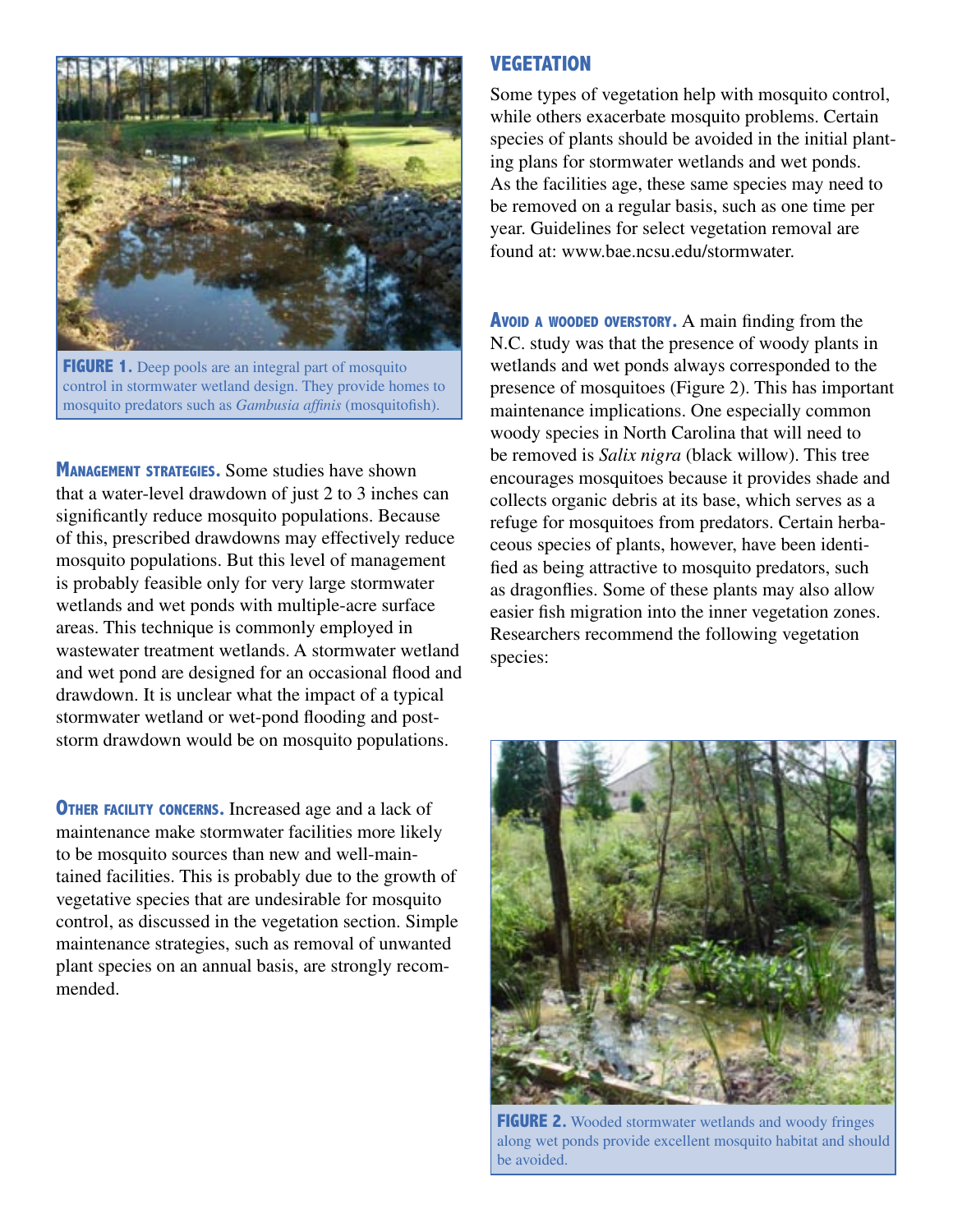# **TABLE 1. RECOMMENDED VEGETATION SPECIES**

| <b>Scientific Name</b> | <b>Common Name</b>        |
|------------------------|---------------------------|
| Sagittaria latifolia   | Duck potato, arrowhead    |
| Sagittaria lancifolia  | Arrowhead                 |
| Nuphar polysepalum     | Spatterdock               |
| Pontederia lancifolia  | Pickerelweed (narrowleaf) |
| Pontederia latifolia   | Pickerelweed (broadleaf)  |
| Scirpus robustus       | Salt marsh bulrush        |

Certain herbaceous species should be avoided because they do not provide good habitat for mosquito predators. Also, they may grow in such dense thickets that the vegetation blocks mosquitofish from reaching the inner portions of vegetation zones. Floating cattail mats, for example, have particularly high mosquito counts. These mats may help protect mosquito larvae from predatory fish.

# **TABLE 2. UNDESIRABLE PLANT SPECIES FOR MOSQUITO CONTROL**

| Scientific Name   | <b>Common Name</b> |
|-------------------|--------------------|
| $\mid$ Typha spp. | Cattail            |
| Phragmites spp.   | Common reed        |

# **SUMMARY**

Research findings vary as to what percentage of stormwater impoundments currently provide good mosquito habitat. But there is no doubt about this: Where there is standing water, as in most stormwater facilities, there is a definite risk of mosquito presence. Stormwater BMP designers and managers have many useful tools to limit mosquitoes, including the introduction of mosquito predators, careful placement of the facilities, incorporation of design features preferred by mosquito predators, and proper vegetation selection and control.

## **RECOMMENDED READING**

- Apperson, C.S., W.F. Hunt, S. Kennedy, and B.A. Harrison. 2005. Occurrence and relative abundance of mosquitoes in stormwater BMP facilities in North Carolina. *Journal of the American Mosquito Control Association* (submitted).
- Batzer, D.P., and V.H. Resh. 1992. Wetland management strategies that enhance waterfowl habitats can also control mosquitoes. *Journal of the American Mosquito Control Association*. 8(2): 117-125.
- Chanda, D.A., and J.K. Shishler. 1980. Mosquito control problems associated with stormwater control facilities. In Proc. of N.J. Mosquito Control Association. 67:193-200.
- Collins, J.N., and V.H. Resh, 1989. Guidelines for the ecological control of mosquitoes in non-tidal wetlands of the San Francisco Bay area. California Mosquito Vector Control Association, Inc., and the University of California Mosquito Research Program. Sacramento, Calif.
- Gamble, J.C. 1992. Mosquito control for stormwater managers. *Wing Beats*, Summer Issue: 5-7.
- Geery, P.R., and R.E. Holub. 1989. Seasonal abundance and control of Culex spp. in catch basins in Illinois. *Journal of the American Mosquito Control Association*. 5(4):537-540.
- Knight, R.L., W.E. Walton, G.F. O'Meara, W.K. Reisen, and R. Wass. 2003. Strategies for effective mosquito control in constructed treatment wetlands. *Ecological Engineering*. 21: 211-232.
- Russell, R.C. 1999. Constructed wetlands and mosquitoes: Health hazards and management options—An Australian perspective. *Ecological Engineering*. 12:107-124.
- Santana, F.J., J.R. Wood, R.E. Parsons, and S.K. Chamberlain. 1994. Control of mosquito breeding in permitted stormwater systems. Project #P179. Southwest Florida Water Management District, Brooksville, Fla.
- Smith, C.M., and J.K. Shishler. 1981. An assessment of stormwater drainage facilities as sources of mosquito breeding. *Mosquito News*. 41(2): 226-230.